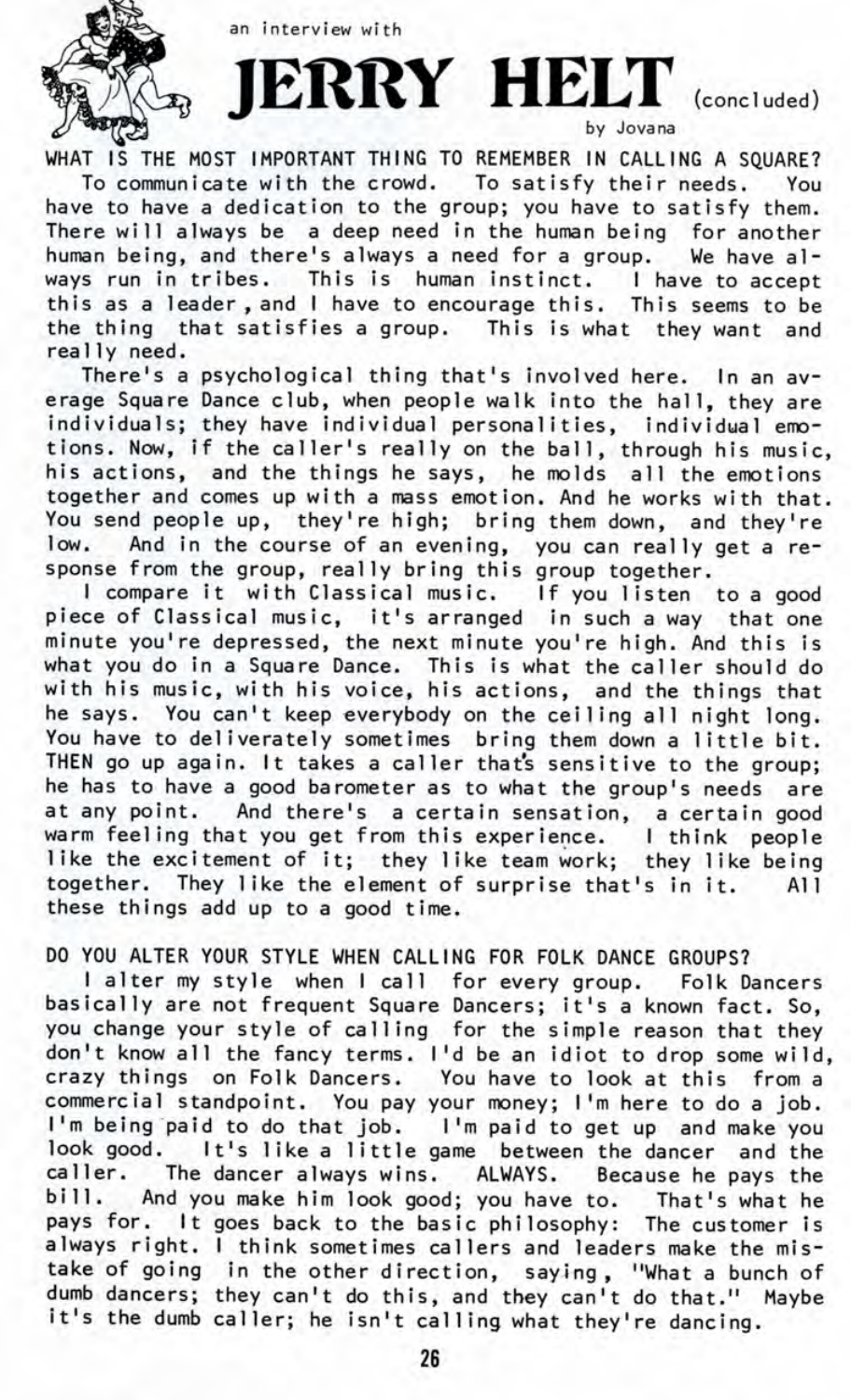HOW DID 'EXPLODING SQUARES' DEVELOP?

Well, let me explain an Exploding Square. Usually, it's' made up of, say, four squares on the floor; this is a minimum. From four squares you could go to anything that represents a square or a rectangle—it could be uneven or even.

A man by the name of Ed Gilmore, who lived in Ukaipa, Calif., was calling a dance one night, & he noticed that the people were kind of horsing around. All of a sudden their lines were just going into another square, coming back out again , and kind of mixing and mingling. So he put his brains together and wrote up a movement, where he actually mixed the people from one square to the other. Moving lines of couples are the Progressive Squares, and couples going into the other squares are Exploding Squares. Gilman developed this in the middle sixties, so it's fairly new.

I like it for the simple reason that it's a sneaky mixer; you're breaking down that barrier between people, and they don't realize it until after it's over. Even beginners can do it with a certain group of fundamentals. Strange thing is, I don't do this a lot at home, because on a regular group, you do it once, and "OK, what's new?" But on the road, I like to do it, and I think people like it. It's an inovation, it's a gimmick, or whatever you want to call it. But it's interesting, it's fun.

## WHAT KIND OF ROUND DANCES DO SQUARE DANCE GROUPS ENJOY?

The current trend is basic two-step, basic waltz, some samba, cha-cha. Here again, in Round Dancing we have a group that want to do all new dances. And then we have another group that say, "I just want to do the Classics; I don't want to bust my brain everytime I get up to dance."

I think our Round Dancing can learn a lesson from Folk Dancing. I remember one time that Folk Dancing just got off the deep end. A guy would get up and teach five new dances, and they would say, "OK, what else is new?" And this is happening in Round Dancing. They're getting to the point where what is neglected is the quality of the dance. They're working on quantity, not quality. I'd rather see one good dance than get up and learn four or five mediocre dances.

## SHOULD THE SQUARE DANCE BE AMERICA'S NATIONAL DANCE?

Oh, definitely. I think it's American all the way. I think it's a toss between that and maybe some of the Rock Dances, but I think Square Dancing has developed and is accepted as the American Folk Dance. It's as close to the 'American Folk Dance' as I think we'll get.

We are a new country; we're still growing. Our Folk Dance is changing. (Remember that ream of material that I get?) Compared to Austria or Yugoslavia; they have their Folk Dance; it's developed. They had their problems; we're having ours. It takes time, and I can see a healthy growth in it now. More and more people are concerned about it, about the people who are involved in it, about leadership. In fact, this year for the first time, we're